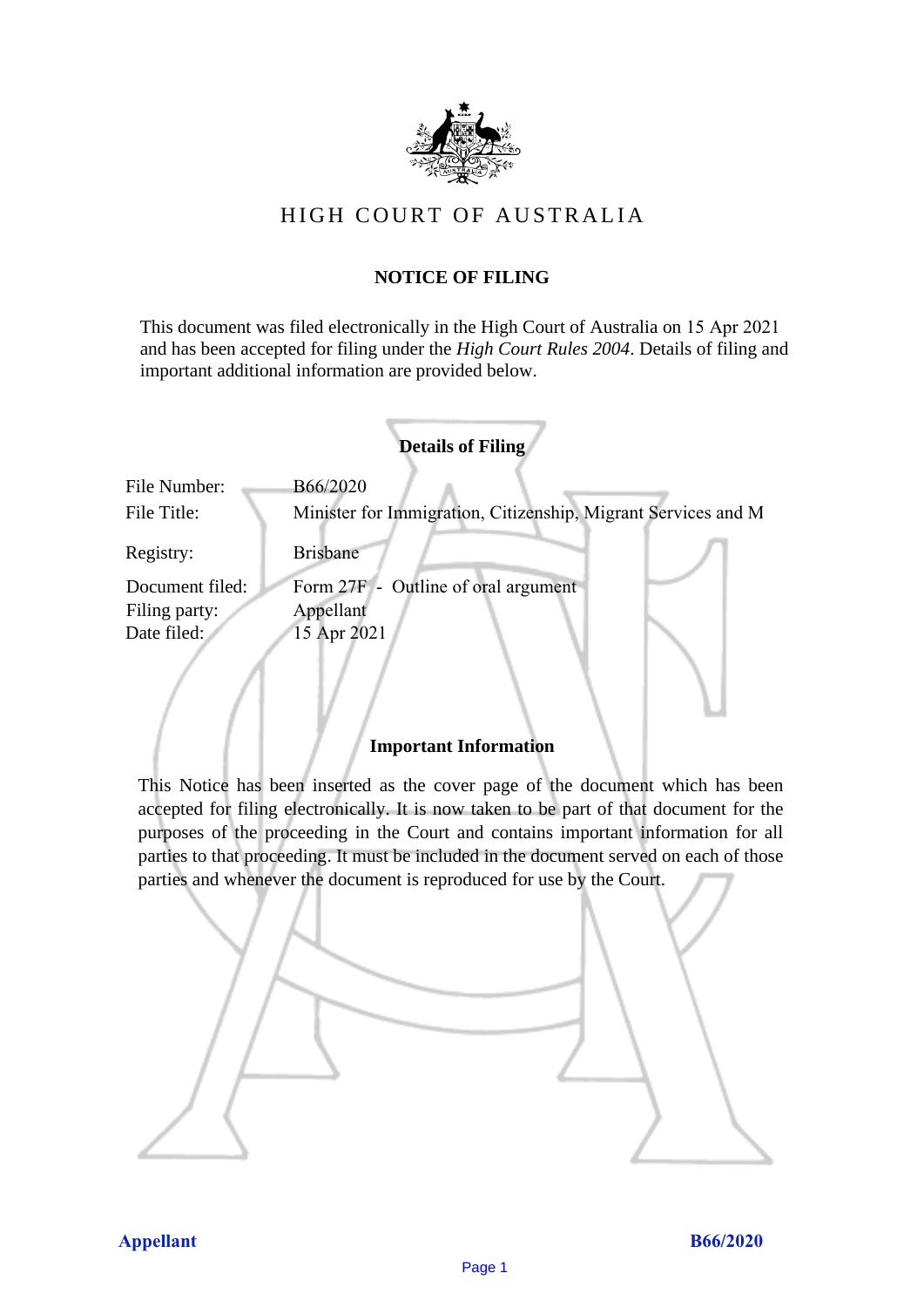# **IN THE HIGH COURT OF AUSTRALIA**  IN THE HIGH COURT OF AUSTRALIA **BRISBANE REGISTRY** NO B66 OF 2020

# **MINISTER FOR IMMIGRATION,**  MINISTER FOR IMMIGRATION, **CITIZENSHIP, MIGRANT SERVICES AND**  CITIZENSHIP, MIGRANT SERVICES AND ANNISTER FOR BANICRATION.<br>
BRISBANE REGISTRY<br>
CITYZEN SILP, MICRANT SERVICES AND<br>
CITYZEN SILP, MICRANT SERVICES AND<br>
MICHELICAL AFFECT AND MICHAEL AND ARREST MICROSCOPE<br>
DEANNE LYSLEY MOORCROPE<br>
APPELLANT'S OUTLINE OF ORA

# **MULTICULTURAL AFFAIRS**  MULTICULTURAL AFFAIRS

Appellant Appellant

and and

### **DEANNE LYNLEY MOORCROFT**  DEANNE LYNLEY MOORCROFT

Respondent Respondent

### **APPELLANT'S OUTLINE OF ORAL SUBMISSIONS** APPELLANT'S OUTLINE OF ORAL SUBMISSIONS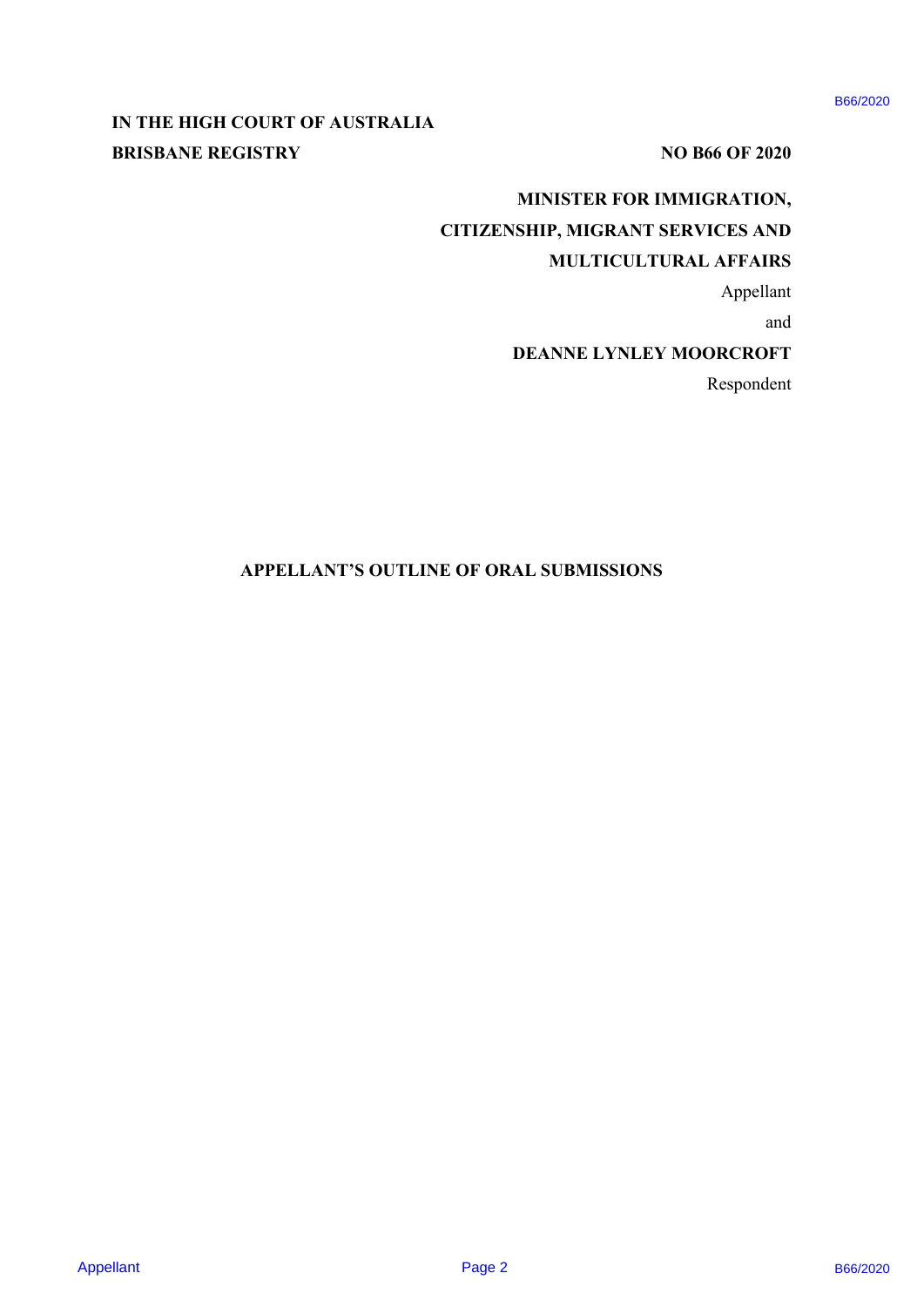### **PART I INTERNET PUBLICATION**  PART I) INTERNET PUBLICATION

1. This outline of oral submissions is in a form suitable for publication on the Internet. 1. This outline of oral submissions is in a form suitable for publication on the Internet.

### **PART II PROPOSITIONS TO BE ADVANCED IN ORAL ARGUMENT**  PART II PROPOSITIONS TO BE ADVANCED IN ORAL ARGUMENT

### **A. Issue in the appeal**  Issue in the appeal A.

- 2. The issue in the appeal is the proper construction of paragraph (d) of the definition of The issue in the appeal is the proper construction of paragraph (d) of the definition of "behaviour concern non-citizen" (**BCNC**) in s 5(1) of the *Migration Act 1958* (Cth). The "behaviour concern non-citizen" (BCNC) in <sup>s</sup> 5(1) of the Migration Act 1958 (Cth). The appellant (the **Minister**) contends that the expression "removed or deported from", where appellant (the Minister) contends that the expression "removed or deported from", where it twice appears, means taken out of the country by or on behalf of the government *in*  it twice appears, means taken out of the country by or on behalf of the government in fact. The respondent contends that, at least where the expression first appears (removed etc. from Australia) it means taken out etc *validly* or *lawfully*. (The respondent accepted etc. from Australia) it means taken out etc validly or lawfully. (The respondent accepted below that where the expression second appears, it should not be so construed, but now below that where the expression second appears, it should not be so construed, but now seeks to backtrack on that concession (**AS [2.3], [19], [20.2]**; **RS [3], [53]-[64]**; **Rep [2]**)). seeks to backtrack on that concession (AS [2.3], [19], [20.2]; RS [3], [53]-[64]; Rep [2])). 2.
- 3. The issue arises in circumstances where: (a) the respondent was granted a special The issue arises in circumstances where: (a) the respondent was granted <sup>a</sup> special category visa on 2 January 2018; (b) that visa was purportedly but invalidly cancelled on category visa on 2 January 2018; (b) that visa was purportedly but invalidly cancelled on 3 January 2018; (c) the respondent was in fact removed from Australia on 4 January <sup>3</sup> January 2018; (c) the respondent was in fact removed from Australia on 4 January 2018; (d) her visa ceased to be in effect on her departure from Australia by operation of 2018; (d) her visa ceased to be in effect on her departure from Australia by operation of section 82(8) of the Act; and (e) on 28 June 2018 the cancellation decision was quashed. section 82(8) of the Act; and (e) on 28 June 2018 the cancellation decision was quashed. In circumstances where there was no power to remove the respondent on 4 January 2018, In circumstances where there was no power to remove the respondent on 4 January 2018, but where that removal in fact occurred (including because the respondent did not seek but where that removal in fact occurred (including because the respondent did not seek to enjoin it), was she "removed" from Australia within the definition of BCNC? to enjoin it), was she "removed" from Australia within the definition of BCNC? **PART 1 INTERNITY PUBLIC NTION**<br>
1. This ordine of onel submissions is in a form submission for publication on the internet<br> **PART II PROPUSSITIONS TO BE ADVANCED IN ORAL ARGLIMENT**<br>
2. This issue is the appeal<br>
2. This i

10 10

### **B. Proper approach to constructional question**  Proper approach to constructional question

4. That the power to remove is limited and (it is accepted) the power under s 198(2) was That the power to remove is limited and (it is accepted) the power under <sup>s</sup> 198(2) was not enlivened in relation to the respondent on 4 January 2018 does not answer the not enlivened in relation to the respondent on 4 January 2018 does not answer the constructional question: cf. PJ at [29]-[31]. The respondent was removed in fact, constructional question: cf. PJ at [29]-[31]. The respondent was removed in fact, notwithstanding the quashing of the cancellation. The focus is on the provision notwithstanding the quashing of the cancellation. The focus is on the provision empowering the *second actor* (the Minister or delegate determining the visa application): empowering the second actor (the Minister or delegate determining the visa application): Forsyth & Hare (eds), *The Golden Metwand the Crooked Cord*, JBA 1858, 1864-1868. Forsyth & Hare (eds), The Golden Metwand the Crooked Cord, JBA 1858, 1864-1868.

### 30 30

### **C. Proper construction**  Proper construction

5. Two features of the definition of BCNC are significant. First, each limb of the definition Two features of the definition of BCNC are significant. First, each limb of the definition refer to governmental acts. Second, the identical expression ("removed or deported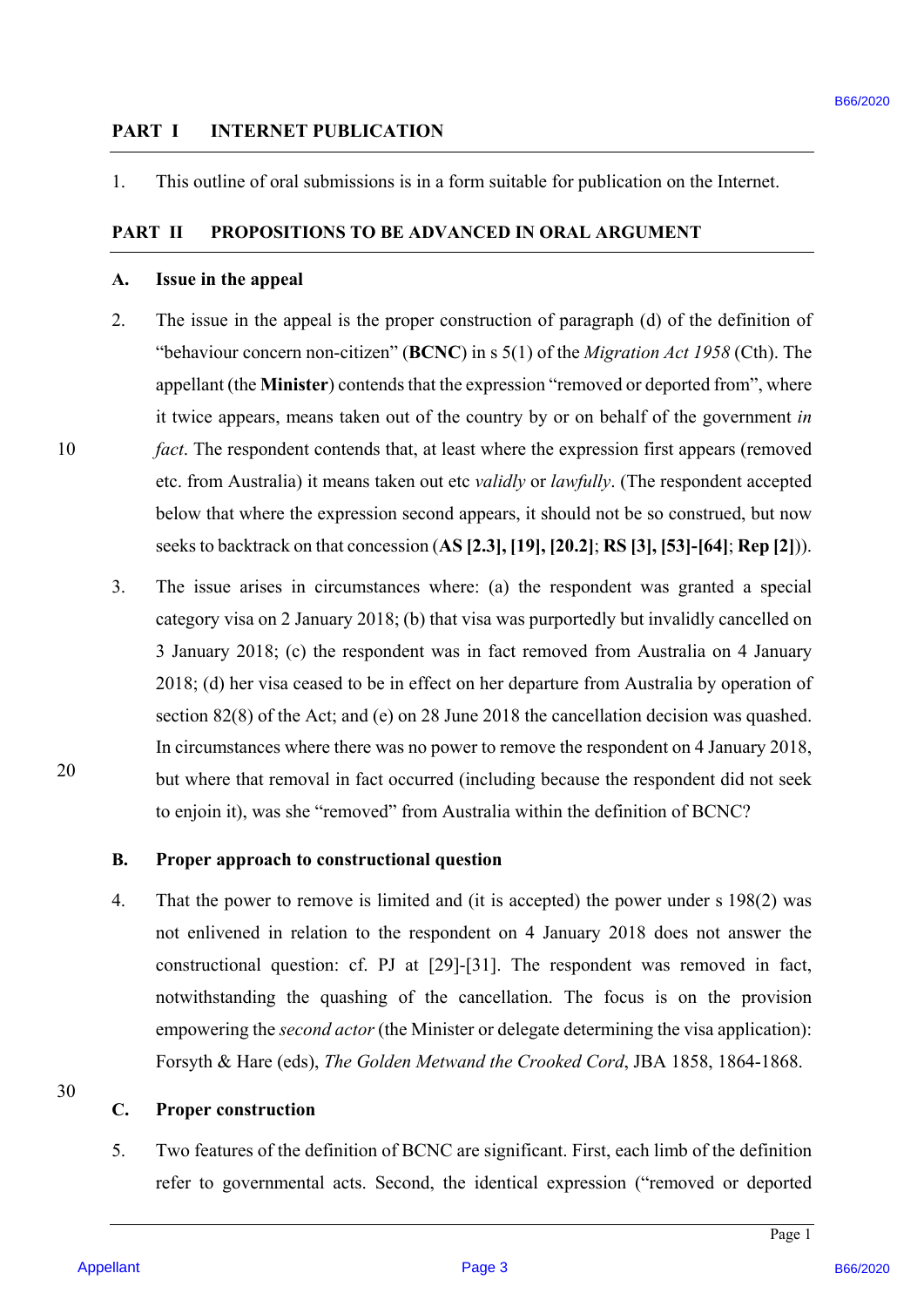from") twice appears in paragraph (d), and the Court would be slow to ascribe the same expression different meanings where it twice appears. expression different meanings where it twice appears.

- 6. As to the first point, Parliament has elected to fix on convenient proxies for identifying As to the first point, Parliament has elected to fix on convenient proxies for identifying individuals of "behaviour concern", being the "matters of public record" referred to in *Hicks* at [41]. That facilitates what Parliament should be taken to understand would, at Hicks at [41]. That facilitates what Parliament should be taken to understand would, at least typically, be decision-making by delegates at ports prior to immigration clearance: least typically, be decision-making by delegates at ports prior to immigration clearance: cf. s  $32(2)(a)(i)$ . Any requirement to make evaluative judgments (as to claims of illegality in removal from Australia or another country) is apt to prolong clearance or detention. in removal from Australia or another country) is apt to prolong clearance or detention. The respondent's construction is not adequately tested by an "easy case", such as The respondent's construction is not adequately tested by an "easy case", such as presented here, where the delegate had the benefit of a court order as to the cancellation. presented here, where the delegate had the benefit of a court order as to the cancellation. from") usine appears in paragraph (d), and the Court would be doo to accrete the sum<br>expression different meaning where *X* towics appears.<br>
As to the first particle meaning where *K* towics appears to the convention prox
	- 7. As to the second point, the "sound rule of construction" discussed by Mason J in *Franzon*  As to the second point, the "sound rule of construction" discussed by Mason <sup>J</sup> in Franzon at 618 has particular strength where the two identical expressions are collocated in the at 618 has particular strength where the two identical expressions are collocated in the same paragraph. Context does not demand or evince that the rule is displaced here: cf. same paragraph. Context does not demand or evince that the rule is displaced here: cf. *McGraw-Hinds* at 643-644, 655-656. The underlying principle is that courts should McGraw-Hinds at 643-644, 655-656. The underlying principle is that courts should expect Parliament to use statutory language with a measure of precision. expect Parliament to use statutory language with <sup>a</sup> measure of precision.
		- 8. On that premise, the respondent's construction would require delegates on occasion to On that premise, the respondent's construction would require delegates on occasion to assess claims as to the legality of actions of foreign governments. Delegates are ill-assess claims as to the legality of actions of foreign governments. Delegates are illequipped to perform such a task at a port, and it is not readily to be supposed Parliament intended this. Further, where a constructional choice is available, the Court should incline intended this. Further, where a constructional choice is available, the Court should incline against a construction that would require the Executive on occasion to assess the legality against a construction that would require the Executive on occasion to assess the legality of actions of other governments within their territory (including legality by reference to the constitution of that government): *Plaintiff M68* at [48], [248]-[257], [414]. the constitution of that government): PlaintiffM68 at [48], [248]-[257], [414].
		- 9. The Minister accepts that paragraphs (a) to (c) of the definition of BCNC encompass acts The Minister accepts that paragraphs (a) to (c) of the definition of BCNC encompass acts of foreign courts (although the Minister places less emphasis on the reference to "sentenced to death" in (a)). However, there are significant differences between (a) to  $(c)$ (on the one hand) and (d) (on the other). Paragraphs (a) to (c) deal with non-physical legal acts that can be quashed or reversed by a court. Paragraph (d) deals with a physical legal acts that can be quashed or reversed by a court. Paragraph (d) deals with <sup>a</sup> physical action that cannot. action that cannot.
	- 10. For a delegate to assess whether a conviction etc has been quashed by a court for the For a delegate to assess whether a conviction etc has been quashed by a court for the purposes of paragraphs (a) to  $(c)$ , that involves the relatively simple action of determining whether the judicial arm of another country has *itself* quashed or reversed a conviction whether the judicial arm of another country has itse/f quashed or reversed <sup>a</sup> conviction (such that in legal fact the visa applicant has not been convicted). Whereas, for a delegate (such that in legal fact the visa applicant has not been convicted). Whereas, for <sup>a</sup> delegate 10.

10 10

20 20

30 30